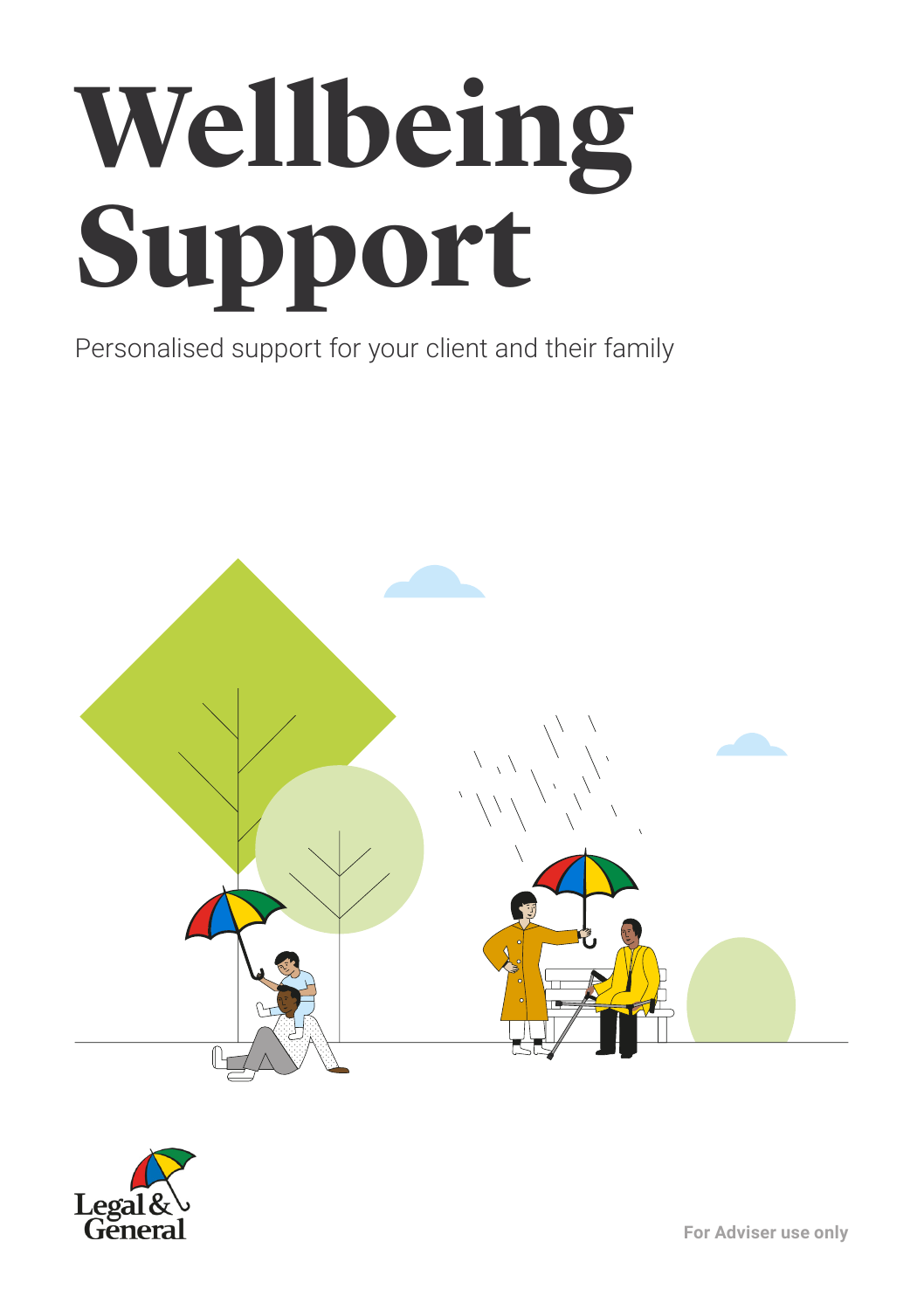# **Personalised Support for your clients and their family**

# **We're listening. Helping. Supporting**

It can be difficult to be heard and to find the right help in today's busy world, particularly when it comes to serious life challenges. We recognise this, and that's why Wellbeing Support puts listening to individual client needs at its centre, to provide personalised help.

Wellbeing Support is provided by RedArc Assured Limited. Support and help can range from a reassuring chat, information, advice and guidance, to a clinical assessment and organising specialist services.

Everybody's needs are different, and so each support route will be too. Examples of situations that nurses can help with, include managing serious illness or recovery, mental health, bereavement, and lifestyle advice for illness prevention. Whatever your client's situation, Wellbeing Support is just a phone call away.





# **It's included as standard**

When your clients take out a life insurance. critical illness cover, income protection, rental protection or business protection policy they get access to Wellbeing Support throughout the life of the policy as standard.

## **Available to the policyholder and their immediate family**

This means your client, their partner, and their children living in the same household, can get support from a RedArc nurse.

# **Self-referral, not self-help**

Your clients can call RedArc directly - they don't need to let us know. The phone number and email address can be found in the customer guide within their online portal 'MyAccount', alongside policy documents.

# **There are no exclusions**

Wellbeing Support is not underwritten. so anyone who has a policy can use it whether they have a pre-existing condition or not.

# **Can be used any time**

Wellbeing Support is available from day one of the policy, and your client doesn't need to make a claim to use it. If your client makes a valid claim and their policy ends, the policyholder and their immediate family can continue to access Wellbeing Support for a further six months.

# **Help from RedArc, for as long as needed**

RedArc nurses will provide help and support for as long as needed. Conversations are never time-pressured and there is no limit on the number of times your client can use this service.



# **How long are clients supported for?**

These are average lengths of time, which reflect the help and support RedArc nurses gave in 2020, within some of the top support areas:

Support received by each client overall Support received by clients with mental ill health

**5** months **7** months **10** months

Support received by clients with auto immune conditions